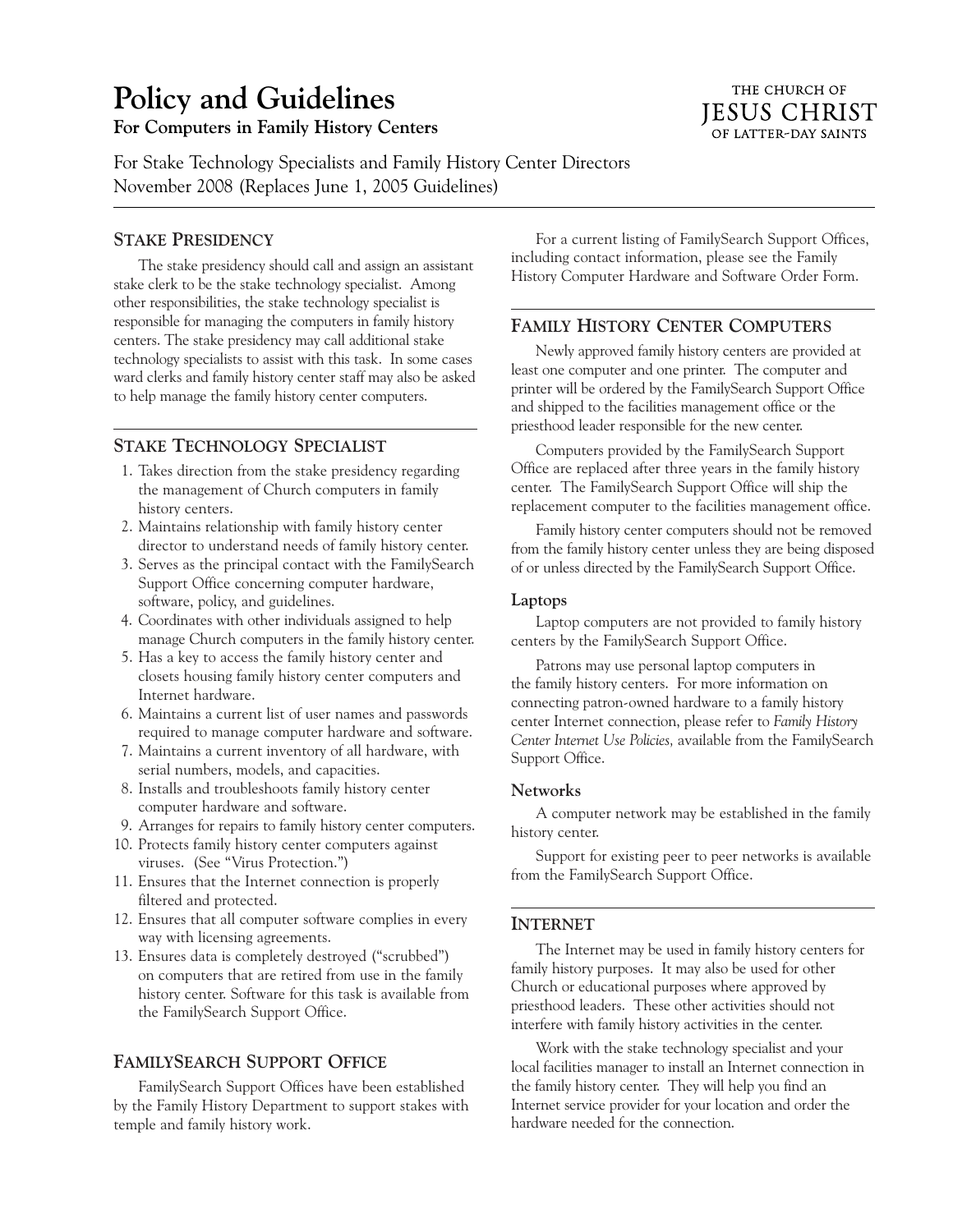The payment of ongoing monthly costs for Internet access in family history centers is managed by the local facilities manager.

Support for Internet hardware is provided by the Information and Communications Systems (ICS) Department. Please contact the local FamilySearch Support Office for specific information on what Internet hardware is supported and how to obtain support from the ICS Department.

For additional policies and guidelines for Internet use in the family history center, please refer to *Family History Center Internet Use Policies,* available from the local FamilySearch Support Office.

# **SURGE PROTECTORS, UNIVERSAL POWER SUPPLIES, CABLES**

Family history center computers and printers should be protected with surge protectors. However, costs associated with surge protectors, universal or uninterruptible power supplies, and connecting cables are the responsibility of the stake.

## **DONATIONS**

Voluntary donations of computer hardware or funds to buy new computers can be accepted, but donations should not be solicited.

Approval to accept donated computer hardware does not imply that the FamilySearch Support Office will replace it when it wears out. Computer hardware that requires upgrading or repair should not be accepted.

Donations of used computers are limited to the following minimum standards:

- Pentium 4
- 1 GB of memory
- 40 GB of hard disk capacity
- DVD/CDRW drive
- 3.5" high-density disk drive
- Windows XP
- 101 enhanced keyboard
- 17" VGA monitor

Please contact the FamilySearch Support Office for the most current minimum standards.

If a printer is offered for donation, it should be less than three years old.

Donated hardware can be accepted as charitable contributions but not as tithing-in-kind. If a donor needs a receipt, it should be provided by the stake. Receipts will be issued only for equipment that meets minimum specifications.

Offers of donated software cannot be accepted unless accompanied by valid license documentation.

If funds are donated for the purpose of purchasing a computer or printer for the family history center, the hardware should be ordered through the FamilySearch Support Office using the Family History Computer Hardware and Software Order Form.

Send the completed form with a check to the FamilySearch Support Office. For current prices of computers or printers, please contact the FamilySearch Support Office.

For more information about donations, please see the *Family History Center Operations Guide* or contact the FamilySearch Support Office.

## **REPAIRING HARDWARE UNDER WARRANTY**

Computers and printers purchased by the Church have a manufacturer's warranty. In the United States and Canada, family history center computers are covered under warranty for three years. Contact the FamilySearch Support Office for warranty information for your area.

In the event a computer or printer fails during the warranty period, the stake technology specialist should contact the manufacturer to arrange for the repair.

When calling the manufacturer, you will need to be at the location of the hardware and have the make, model, and serial number of the hardware ready to give to the agent.

# **REPAIRING HARDWARE NOT UNDER WARRANTY**

#### **Computers**

If a computer malfunctions and is out of warranty but is not yet scheduled for replacement by the FamilySearch Support Office, the stake technology specialist should determine if the computer meets the minimum standards for a family history computer (see "Donations") and can be repaired for less than \$200 (USD). If the computer meets these criteria, the stake technology specialist should follow the instructions under "Paying for Hardware Repairs."

Donated hardware can also be repaired using these guidelines and instructions.

#### **Printers**

If a printer malfunctions and is out of warranty, the stake technology specialist should determine if the printer could be repaired for less than \$100 (USD). If the printer meets this criterion, the clerk should follow the instructions under "Paying for Hardware Repairs."

## **Paying for Hardware Repairs**

The cost for repairs to hardware not covered under warranty may be reimbursable if the hardware meets minimum donation standards.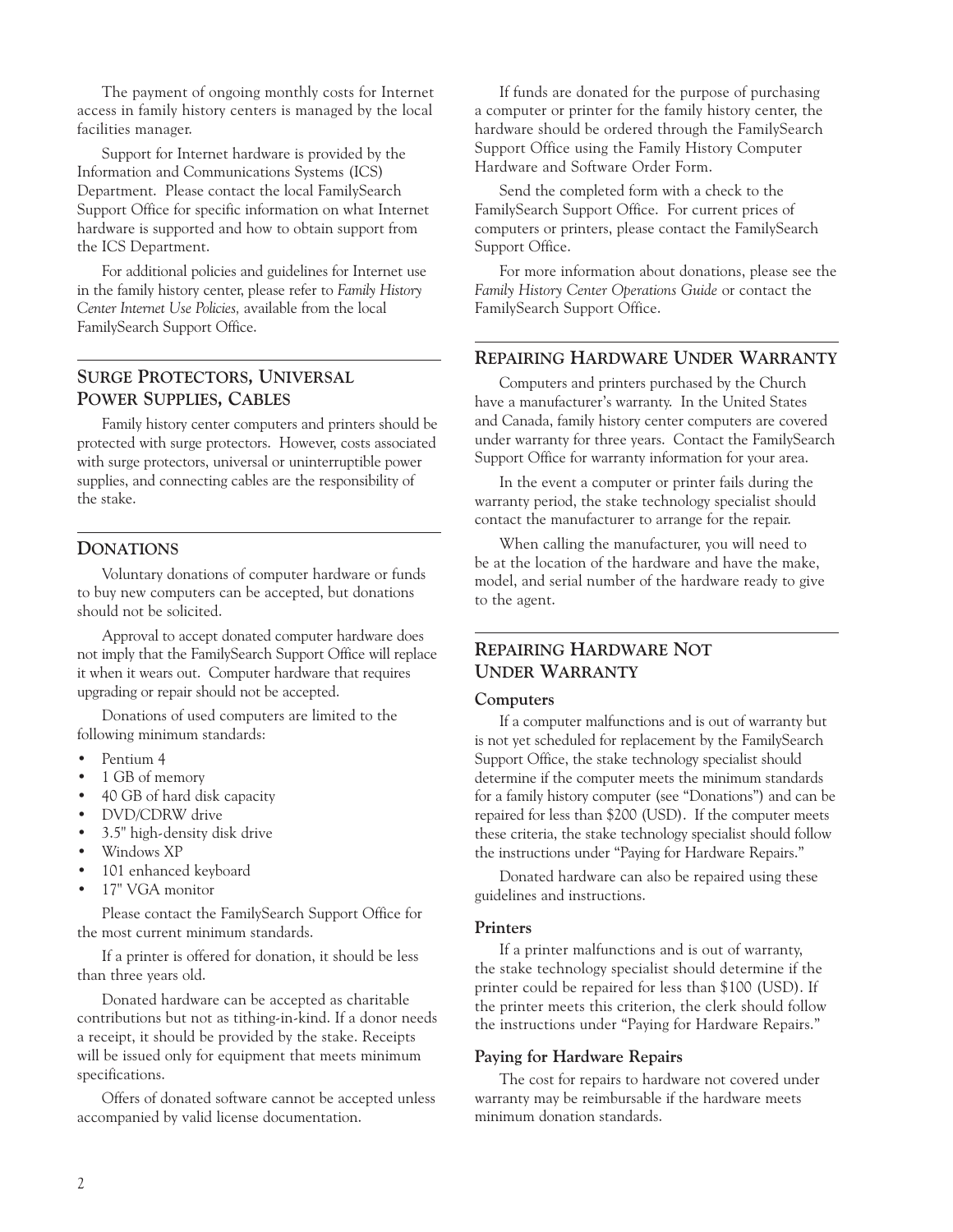Prior to the repair or purchase of replacement parts, the stake technology specialist must contact the FamilySearch Support Office to obtain authorization.

The stake technology specialist is then authorized to make arrangements for the hardware repair and if necessary to purchase the replacement parts. The repair expenses are coded in the stake MLS to "Other: Authorized Computer Repairs."

## **Internet-Related Hardware**

Repairs or replacement for Internet-related hardware can be authorized and provided only by the Information and Communications Systems Department. Please contact the FamilySearch Support Office for more information on how to obtain repair or replacement support from the Information and Communications Systems Department.

# **REPLACING STOLEN OR DAMAGED COMPUTERS**

The definition of a damaged computer does not include hardware that is worn out or fails in routine use. Computers that have been stolen or accidentally damaged are covered for repair or replacement by the Church's self-insurance program. This is administered by the Risk Management Division at Church headquarters.

When a printer or computer has been stolen or damaged, it should be treated as an insurance loss, in which case a replacement computer will be provided to the family history center. The replacement computer should not be purchased by the local unit.

To obtain a replacement computer, the stake technology specialist should report a loss involving computers on a Church Property Insurance Program Loss Report form, available from the nearest Facilities Management office. Once the form has been submitted, the stake technology specialist should contact the FamilySearch Support Office to request a replacement computer.

# **INTERNET-BASED FAMILY HISTORY TOOLS AND SUPPORT**

Church Internet-based family history tools such as FamilySearch and Indexing are available anywhere the Internet is accessible.

Support for these Church Internet-based family history tools is available from FamilySearch Support. You can contact FamilySearch Support by e-mail at support@familysearch.org, or for a current listing of the phone numbers for support in your area, go to https://contact.familysearch.org/en.htm.

FamilySearch Support does not provide support for Internet-based tools that have not been developed by the Church. Support for these tools is generally provided by the company or organization that has developed the tool.

## **CHURCH FAMILY HISTORY SOFTWARE AND SOFTWARE SUPPORT**

Computer systems provided to family history centers by the Church are preloaded with the necessary software.

Support for family history products developed by the Church is available from FamilySearch Support. You can contact FamilySearch Support by e-mail at support@familysearch.org, or for a current listing of the phone numbers for support in your area, go to https://contact.familysearch.org/en.htm.

You can access self-help by going to www.familysearch.org, clicking on **Help** and then **Product Support**. Type in your question, and click **Ask**. Click on the result that most closely matches your request.

## **ADDITIONAL SOFTWARE**

Donated or purchased software may be loaded on computers in the family history center if it does not interfere with Church software and Church Internet-based tools. FamilySearch Support Offices do not provide support for software that has not been developed by the Church.

License documentation must be maintained for all software.

#### **Operating Systems**

Approved operating systems are available from the FamilySearch Support Office for family history center computers. Computers will need to be fully capable of running the operating systems without any hardware upgrade. Contact the FamilySearch Support Office to learn more about what operating systems are available or to place a request for the software.

#### **Word Processing**

Family history centers are encouraged to use OpenOffice. It includes word processing, presentation, and spreadsheet tools.

OpenOffice is available for download at www.openoffice.org.

Support for OpenOffice is available on the following Web site: www.openoffice.org

#### **Virus Protection**

Symantec Antivirus requires either Windows 2000 service pack 4 or Windows XP for installation. Symantec Antivirus installation is available at http://remote.familysearch.org. Installation of Symantec requires that LANDesk be installed first, as it uses LANDesk to download and install Symantec Antivirus.